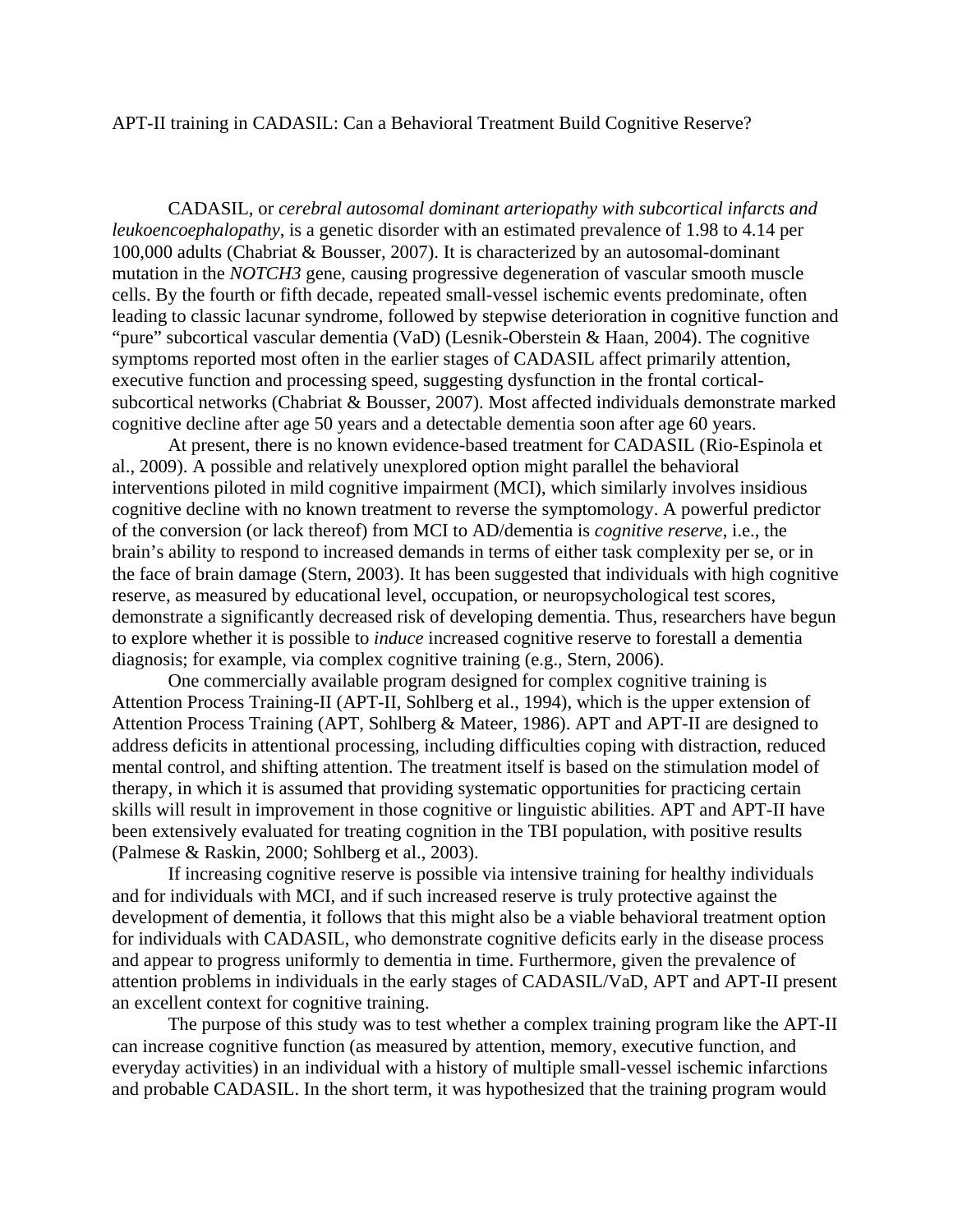enhance related cognitive abilities on tests of attention, memory, and executive function. It was further hypothesized that these improvements would be maintained over an extended period of time (i.e., 12-24 months), demonstrating the likelihood of affecting cognitive reserve.

#### Methods

#### *Participant*

A single-subject, multiple-baseline across behaviors design was used to examine the effects of modified APT-II to address cognitive deficits in a 58-year-old male, SB (initials changed) with a history of multiple small-vessel ischemic infarcts and probable CADASIL.

Following IRB approval and informed consent, SB completed an initial test battery examining attention, memory, language, and executive function skills. Consistent with earlystage CADASIL/VaD, SB demonstrated mild, high-level cognitive deficits characterized primarily by slowed processing, attentional and executive dysfunction (Table 1).

#### *Treatment Protocol*

SB received cognitive treatment for 90 min. twice-weekly sessions, with an additional 60 min. per day of home practice required, over a period of 10 weeks. Note that this level of intensity well eclipses that suggested in the APT-II manual, consistent with recent emphases on the importance of intensive therapy for generating maximal neural change (Raymer et al., 2008).

The first half of each treatment session followed the hierarchy of attention training tasks laid out in the APT-II manual. Following Sinotte & Coelho (2007), the initial starting point was determined by performance on the TEA, and 80% accurate performance over two consecutive trials was required to progress to the next treatment activity. The second half of each treatment session included strategy training activities (e.g., verbal mediation, rehearsal, anticipation of task demands, self-pacing) following recommendations of Cicerone (2002) and Murray et al. (2006).).

#### *Probes*

SB completed auditory and visual attention probes at the beginning of every other treatment session. The auditory attention probe consisted of the Staggered Spondaic Word test (SSW; Katz, 1962), a measure of central auditory function that reflects attention and shortterm/working memory (Keller et al., 2006; Riccio et al., 1996). It consists of 10 trials in which four words are presented via headphones in a staggered manner, with dichotic presentation (overlap) of the second and third words. The participant's task is to repeat all four words in order. The primary test measure is percent correct.

The visual attention probe consisted of an experimental version of the n-back task (Kirchner, 1958). The n-back is a continuous performance task in which participants are required to monitor a stream of stimuli for one that matches the stimulus occurring "n" places back in the sequence (Figure 1). SB completed a 2-back task using pictured object stimuli. The primary test measure was "Pr", i.e., accuracy (hit rate) with subtraction of false alarm rate.

Exposure probes, in which new stimuli replaced the SSW and n-back probe stimuli, were created to account for potential practice effects. SB completed the exposure probes at baseline and post-treatment sessions only.

## Results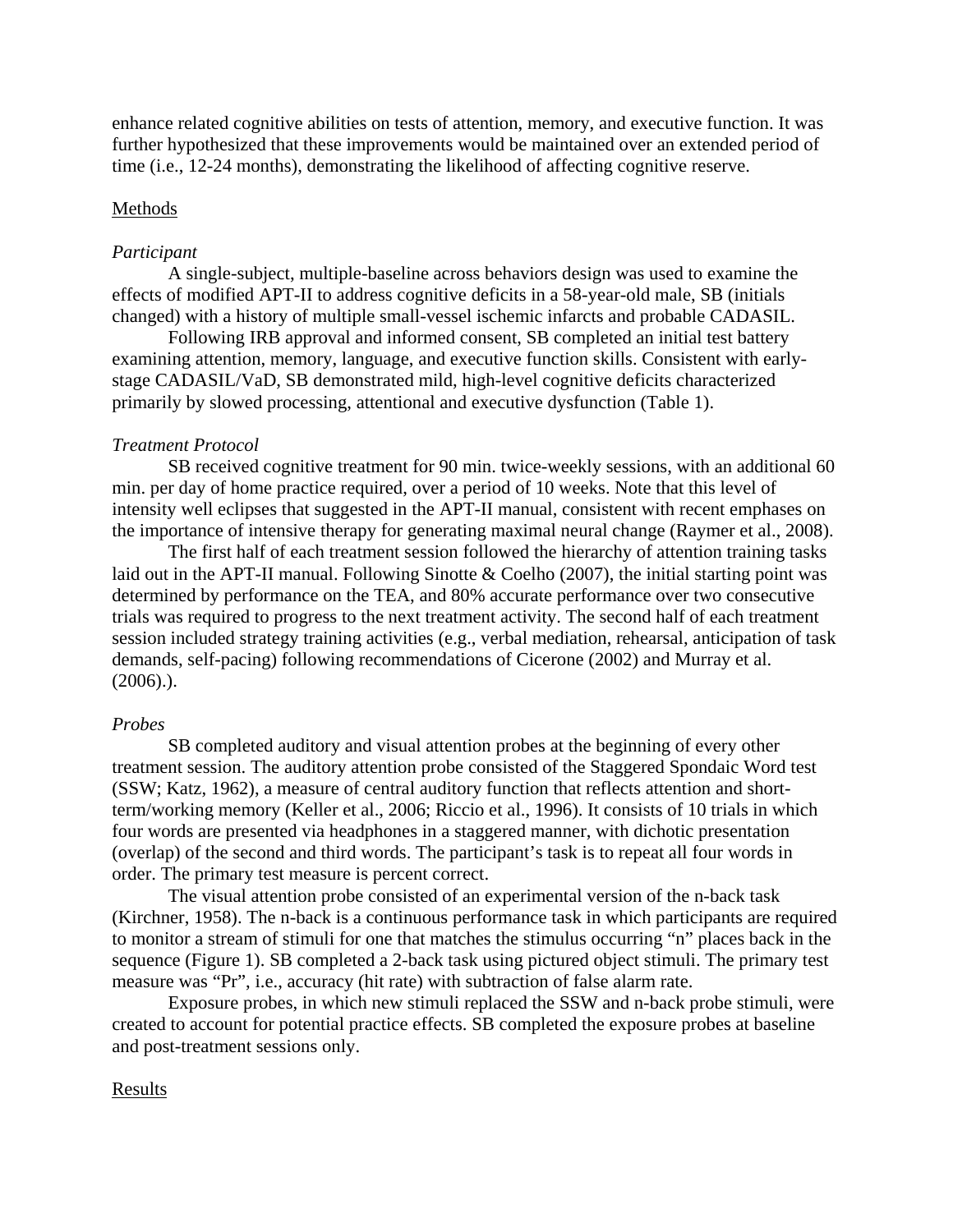## *Within Treatment Performance*

SB progressed steadily through the modified APT-II program and was able to reach criterion (80% accuracy x 2 per task) with concurrent strategy training and occasional task modification (e.g., slower presentation rate).

# *Pre- and post-treatment testing*

Gains were noted in subtests measuring complex attentional skills, most notably alternating attention (Table 1). SB reported significantly improved functional outcomes (Table 2).

# *Probe Performance*

Baseline stability was unable to be achieved; therefore probe results must be interpreted with caution. Visual inspection shows improved performance over time across both visual ( $ES =$ 2.2) and auditory ( $ES = .55$ ) treatment probes, and in the visual ( $ES = 5.7$ ) but not auditory exposure probes (Figure 2). Long-term follow-up data will allow for analysis according to reliable change indices (RCI; following Murray et al., 2006).

## **Conclusions**

While results can be cautiously interpreted as providing support for direct attention training in VaD/MCI to improve both impairment-level and functional outcomes, it is likely that the positive outcomes obtained, and SB's perception of generalization of these outcomes to everyday functioning, reflect the strategy training component of therapy, consistent with previous executive training protocols (Cicerone, 2002) and with recommendations for cognitive training in MCI and early AD (Clare et al., 2009).

## Selected References

Chabriat, H., & Bousser, M.-G. (2007). Neuropsychiatric manifestations in CADASIL. *Dialogues in Clinical Neuroscience, 9*, 95-104.

Dichgans, M., et al. (2008). Donepezil in patients with subcortical vascular cognitive impairment: a randomised double-blind trial in CADASIL. *Lancet Neurology, 7,* 310-318.

Cicerone, K. D. (2002). Remediation of "working attention" in mild traumatic brain injury. *Brain Injury, 16*: 185-195

Clare, L., et al. (2009). Goal-oriented cognitive rehabilitation for an individual with mild cognitive impairment: Behavioral and neuroimaging outcomes. *Neurocase, iFirst*, 1-14.

Katz, J. (1962). The use of staggered spondaic words for assessing the integrity of the central auditory system. *Journal of Auditory Research, 2*, 327-337.

Keller, W. D., Tillery, K. L., & McFadden, S. L. (2006). Auditory processing disorder in children diagnosed with nonverbal learning disability. *American Journal of Audiology, 15,* 108- 113.

Kirchner, W. K. (1958). Age differences in short-term retention of rapidly changing information*. Journal of Experimental Psychology, 55(4)*, 352-358

Lesnik-Oberstein, S., & Haan, J. (2004). Cerebral autosomal dominant arteriopathy with subcortical infarcts and leukoencephalopathy (CADASIL). *Panminerva Medicine*, 46, 265-276.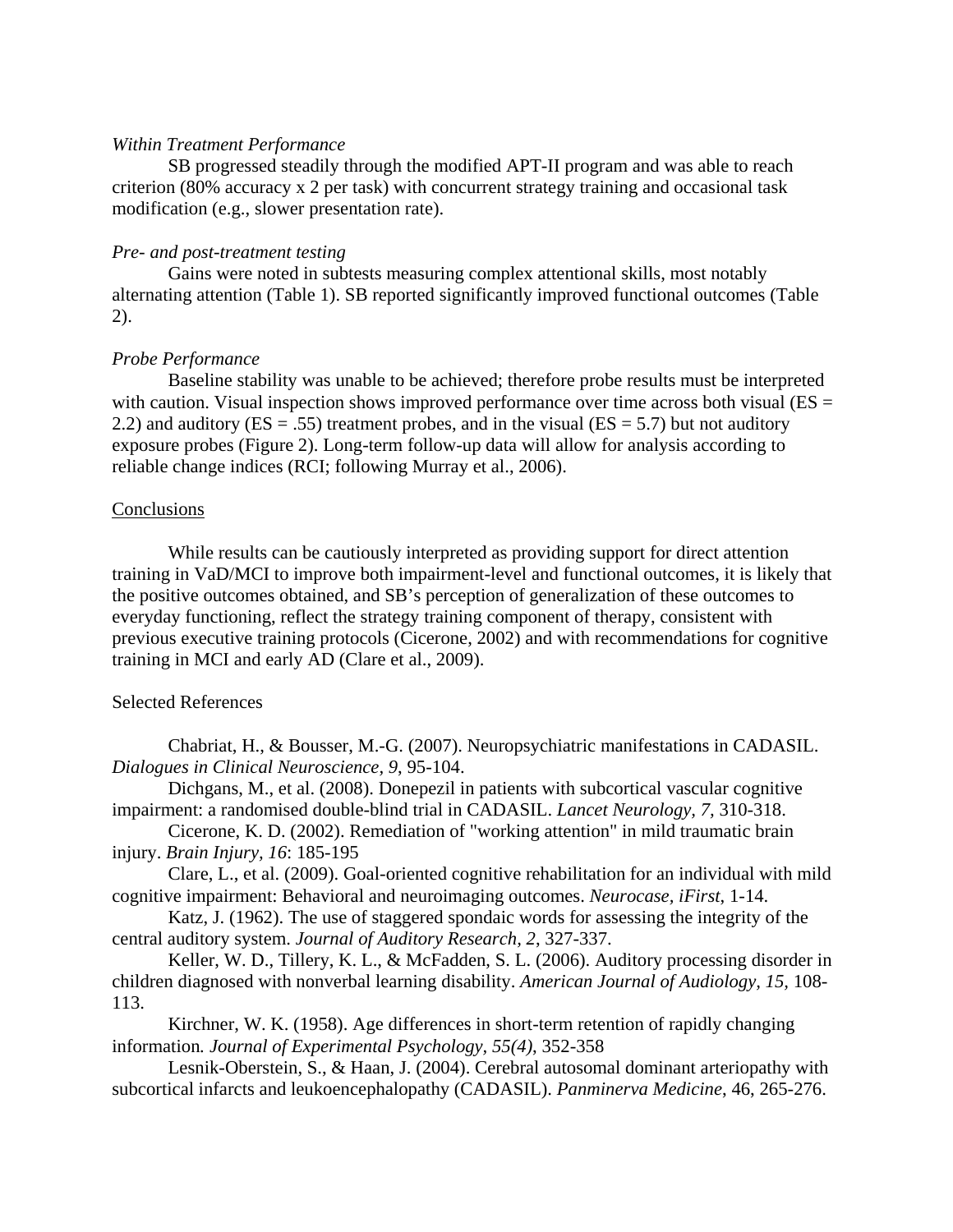Levine, B., Robertson, I. H., Clare, L., et al. (2000). Rehabilitation of executive functioning: An experimental-clinical validation of Goal Management Training. *Journal of the International Neuropsychological Society, 6*, 299-312.

Murray, L. L., Keeton, R. J., & Karcher, L. (2006). Treating attention in mild aphasia: Evaluation of Attention Process Training-II. *Journal of Communication Disorders, 39*, 37-61.

Ravzi, S.S., Davidson, R., Bone, I., & Muir, K. W. (2005). The prevalence of cerebral autosomal dominant arteriopathy with subcortical infarcts and leucoencophalopathy [CADASIL] in the west of Scotland. *Journal of Neurology, Neurosurgery, & Psychiatry, 76*, 739-741.

Raymer, A. M., Beeson, P., Holland, A., et al. (2008). Translational research in aphasia: From neuroscience to neurorehabilitation. *JSLHR, 51,* S259-S275.

Riccio, C. A., Hynd, G. W., Cohen, M. J., & Molt, L. (1996). The Staggered Spondaic Word Test: Performance of children with attention-deficit-hyperactivity disorder. *American Journal of Audiology, 5*, 55-62.

Rio-Espinola, A., et al. (2009). CADASIL management or what to do when there is little to do. *Expert Rev. Neurother., 9*, 197-210.

Sinotte, M. P, & Coelho, C. A. (2007). Attention training for reading impairment in mild aphasia: A follow-up study. *Neurorehabilitation, 22 (4)*, 303-310.

Siedlecki, K. L.., et al. (2009). Construct validity of cognitive reserve in a multiethnic cohort: The Northern Manhattan Study. *JINS, 15,* 558-569.

Sohlberg, M. M., Avery, J., Kennedy, M., Ylvisaker, M., Coelho, C., Turkstra, L., et al. (2003). Practice guidelines for direct attention training. *Journal of Medical Speech-Language Pathology, 11*, xix-xxx-x.

Sohlberg, M. M., Johnson, L. Paule, L., Raskin, S. A.., & Mateer, C. A. (1994). *Attention process training-II: A program to address attentional deficits for persons with mild cognitive*   $dyst$ *unction* ( $2<sup>nd</sup>$  ed.). Wake Forest, NC: Lash & Associates.

Stern, Y. (2002). What is cognitive reserve? Theory and research application of the reserve concept. *Journal of the International Neuropsychological Society, 8*, 448–460.

Stern, Y. (2003). The concept of cognitive reserve: A catalyst for research. *Journal of Clinical and Experimental Neuropsychology, 25*, 589-593.

Stern, Y. (2006). Cognitive reserve and Alzheimer disease. *Alzheimer Disease and Associated Disorders, 20,* 112-117.

Stuss, D. T., et al. (2007). Cognitive rehabilitation in the elderly: A randomized trial to evaluate a new protocol. *JINS, 13*, 120-131.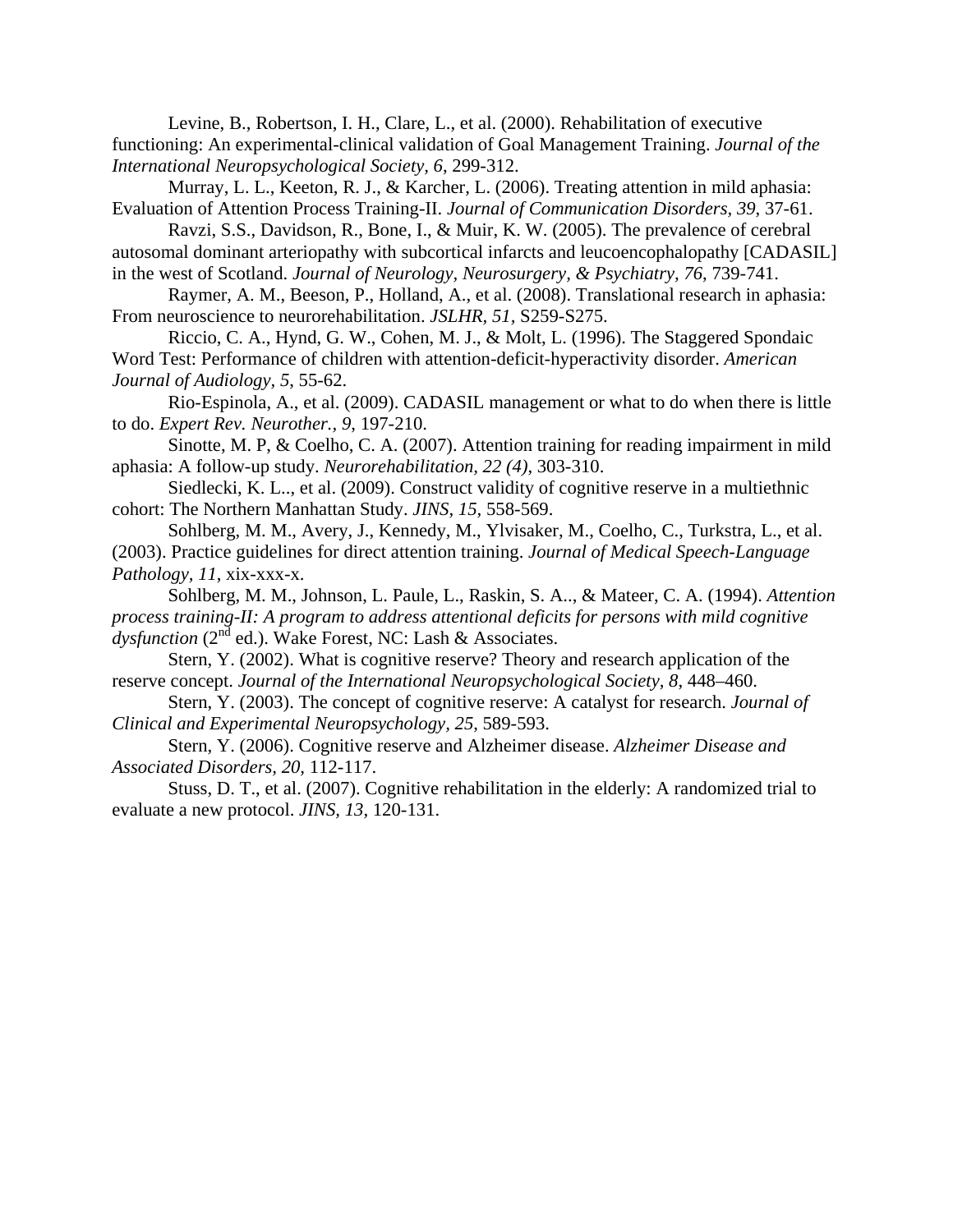| Subtest <sup>A</sup>                                           |             | <b>Pre-treatment</b> Post-treatment |
|----------------------------------------------------------------|-------------|-------------------------------------|
| Trails:                                                        |             |                                     |
| Condition 4: Number-letter switching                           | $5^{\rm C}$ | 12                                  |
| Contrast scaled score: Combined number/letter<br>vs. Switching | $2^{\rm C}$ | $N/A$ (0)                           |
| Fluency: Verbal<br>Letter Fluency                              | 8           | 8                                   |
| <b>Category Fluency</b>                                        | 12          | $7^{\rm B}$                         |
| <b>Category Switching: Total Correct Responses</b>             | $6^{\rm B}$ | 8                                   |
| Category Switching: Switching Accuracy                         | $7^{\rm B}$ | 9                                   |
| Letter vs. Category Contrast                                   | $6^{\rm B}$ | $N/A$ (-1)                          |
| Switching vs. Fluency Contrast                                 | $4^{\rm C}$ | 9                                   |
| Color-Word Interference (Stroop)                               |             |                                     |
| <b>Color Naming</b>                                            | 10          | 10                                  |
| Word Reading                                                   | 10          | 9                                   |
| Inhibition                                                     | 13          | 13                                  |
| Inhibition/Switching                                           | 8           | 12                                  |
| <b>Completion Times</b>                                        | 10          | 10                                  |
| Inhibition vs. Color Naming Contrast                           | 13          | 13                                  |
| Inhibition/Switching vs. Inhibition Contrast                   | $4^C$       | 9                                   |

Table 1. Selected Pre- and Post- Treatment DKEFS Subtest Scores

Note: <sup>A</sup> Mean = 10, SD = 3; <sup>B</sup>Subtests on which SB scored  $\geq 1$  SD below the mean; <sup>C</sup>Subtests on which SB scored  $\geq 2$  SDs below the mean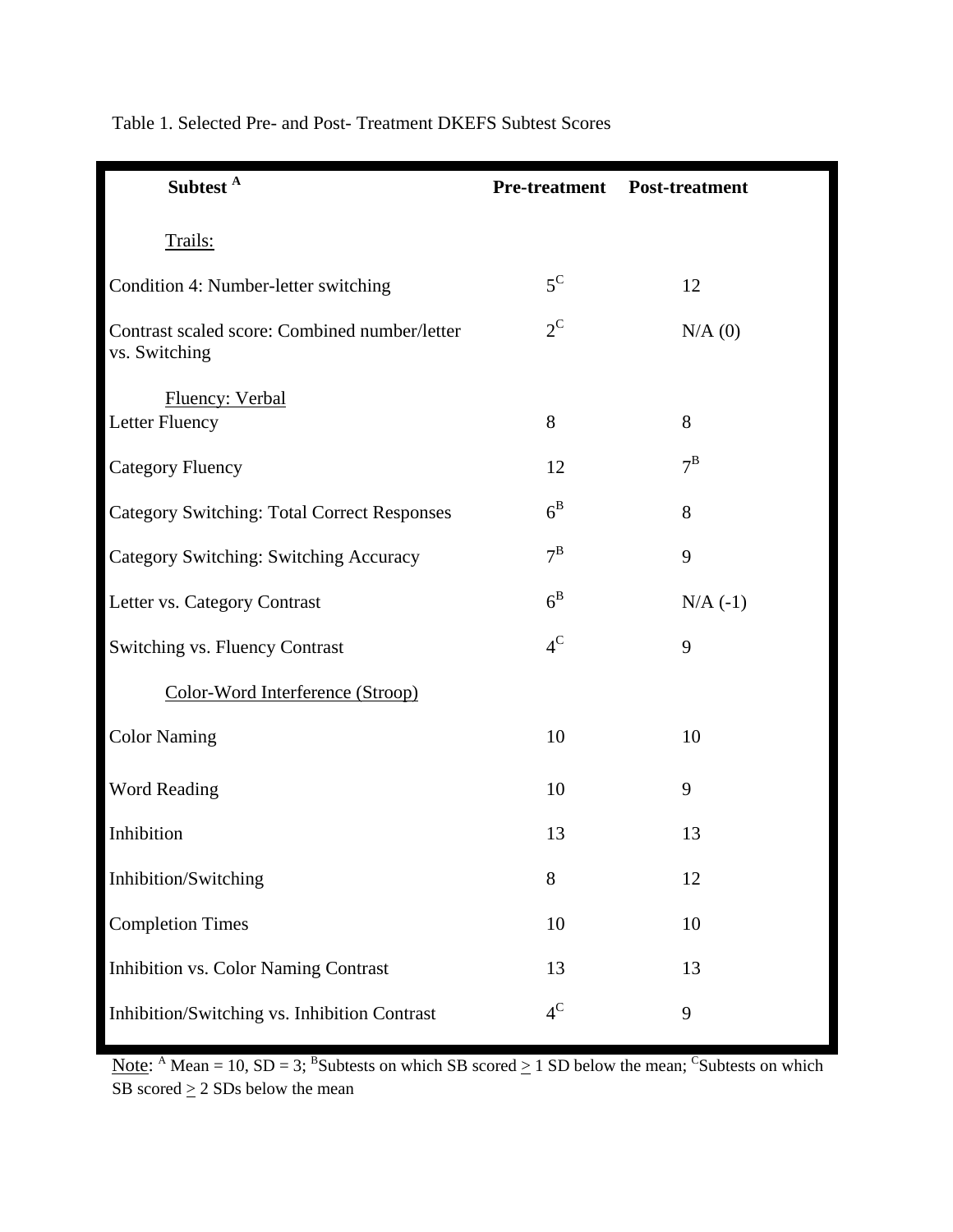| <b>Question</b>                  | <b>Response Pre-Treatment</b>    | <b>Response Post-Treatment</b>             |
|----------------------------------|----------------------------------|--------------------------------------------|
| 1. Seem to lack mental energy    | Sometimes (1-3x/week)            | On occasion $\left(\langle 1/week \right)$ |
| to do activities                 |                                  |                                            |
| 2. Am slow to respond when       | Sometimes                        | On occasion                                |
| asked a question or              |                                  |                                            |
| participating in conversations   |                                  |                                            |
| 3. Can't keep mind on activity   | Sometimes                        | On occasion                                |
| or thought because mind keeps    |                                  |                                            |
| wandering.                       |                                  |                                            |
| 4. Can only concentrate for      | Sometimes                        | On occasion                                |
| very short periods of time       |                                  |                                            |
| 5. Miss details or make          | Frequently                       | On occasion                                |
| mistakes because level of        |                                  |                                            |
| concentration decreased          |                                  |                                            |
| 6. Easily get off track if other | Frequently                       | Not a problem                              |
| people milling about nearby      |                                  |                                            |
| 7. Easily distracted by          | All the time                     | Sometimes (1-3x/week)                      |
| surrounding noise                |                                  |                                            |
| 8. Trouble paying attention to   | All the time                     | On occasion                                |
| conversation if more than one    |                                  |                                            |
| other person                     |                                  |                                            |
| 9. Easily lose place if task or  | Frequently                       | On occasion                                |
| thinking is interrupted          |                                  |                                            |
| 10. Easily overwhelmed if        | Frequently                       | On occasion                                |
| task has several components      |                                  |                                            |
| 11. Difficult to pay attention   | Frequently                       | Not a problem                              |
| to more than one thing at a      |                                  |                                            |
| time                             |                                  |                                            |
| Individualized attention         | I cannot concentrate when I      | When eating and meeting in a               |
| problem list: Describe           | am meeting with someone in       | restaurant it is sometimes hard            |
| attention breakdown:             | my office with the door open     | for me to hear and pay                     |
|                                  | and noise is coming from the     | attention (I move to a quieter             |
|                                  | hallway.                         | area).                                     |
|                                  |                                  |                                            |
|                                  | I sometimes have difficulty      |                                            |
|                                  | with teaching children with      |                                            |
|                                  | lots of activity going on:       |                                            |
|                                  | Easily distracted (lose train of |                                            |
|                                  | thought).                        |                                            |
|                                  | Difficulty hearing on the        |                                            |
|                                  | telephone with other noise on    |                                            |
|                                  | the phone or nearby              |                                            |
|                                  | (miscommunication,               |                                            |
|                                  | frustration).                    |                                            |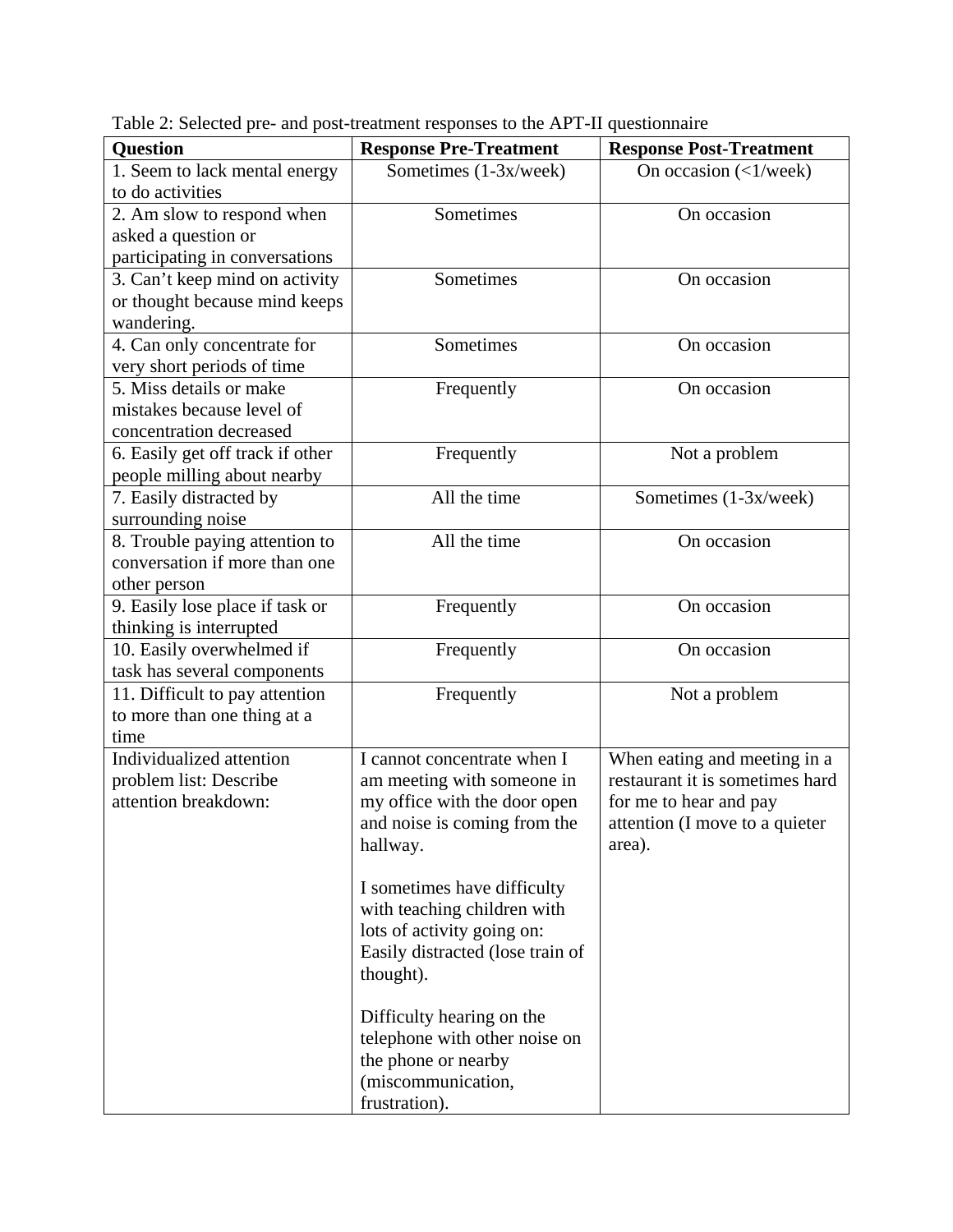

Figure 1. Schematic representation of the n-back tasks (face stimuli; Ekman & Frieson, 1976) at the 0, 1-, and 2-back levels. At the 0-back level, participants decide whether each picture matches a pre-specified target. At the 1- and 2-back levels, participants decide whether each picture matches one that occurred either one or two back in the sequence, respectively. Arrows denote hits.